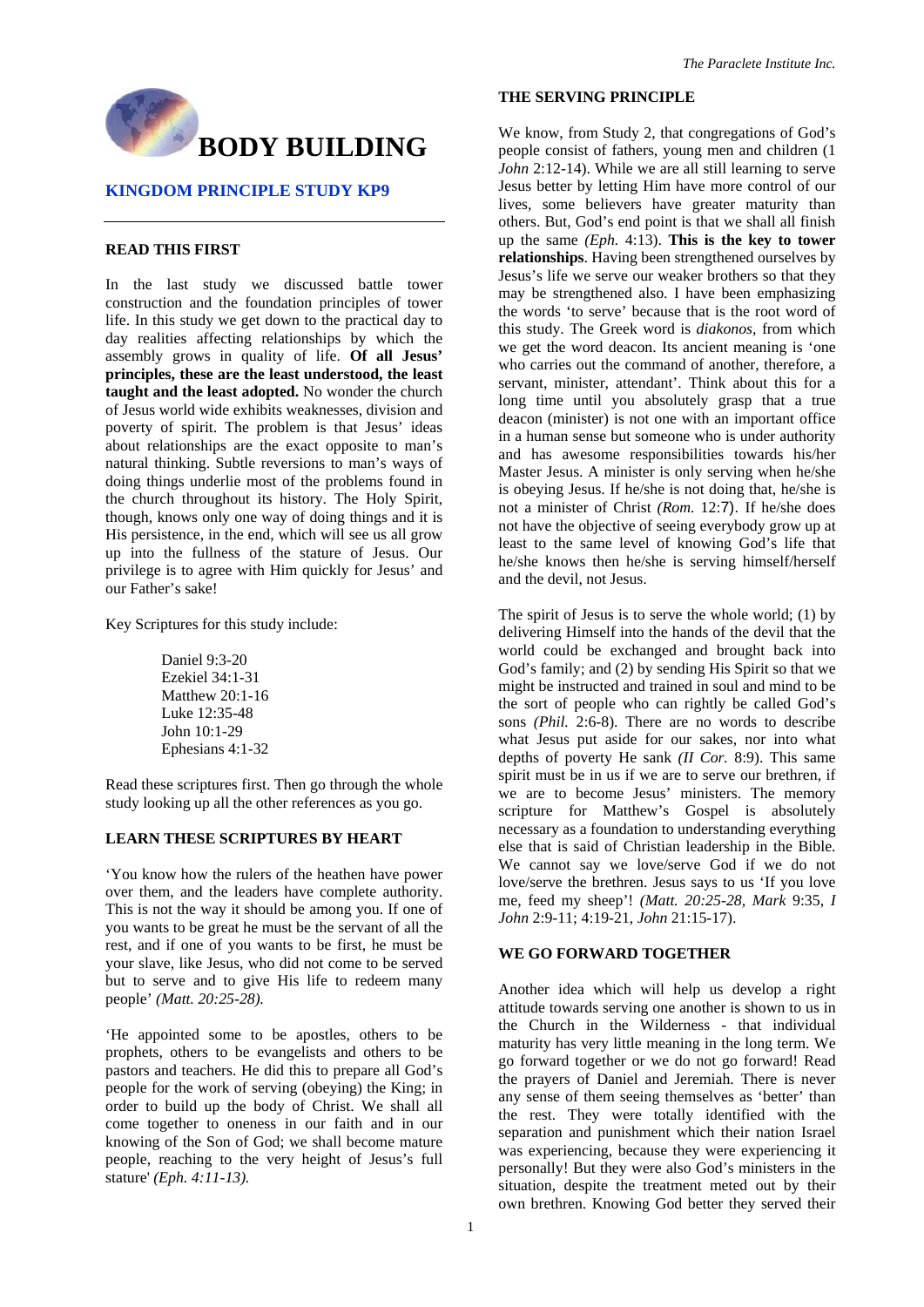brethren by intercession and exhortation and by being a living example. *(Num. 10:1-36, Danie/9:3-20, Lam. 3:1-51).* 

Apart from Jesus, Moses is the greatest example of a servant in scripture. He could have had all God's blessing to himself but he chose to abandon it so that his rebellious brothers might retain their birthright. He did not always find it easy! But his complaint was to his Master not to the sheep! One of the most subtle temptations we can know is to forget the sheep and take the blessing for ourselves. That may be our right but it is totally against the Spirit of the serving Jesus. We need to watch it! *(Num. 14:1-20; 16:12-50; 11:10-15).* 

In any local tower/assembly, it is worth remembering you will only go as far as the weaker brethren will let you. We serve God and ourselves then by concentrating on helping the Holy Spirit make the weaker brethren strong. This applies equally to the world wide church. The Spirit of Jesus says that those nations which have had the light of the Gospel for centuries should share it with other nations in a spirit of serving, denying themselves so that all things come to maturity. 'The first shall be last and the last first'! God has reserved the best for the African believer and those in China, India, South America and the Pacific Islands who have been in darkness while the peoples of Shem and Japeth have been in the light. They are coming to maturity quickly these days as we lay down our lives for them. *(Matt. 19:27-30; 20:1-16, Mark 10:28-31, Luke 13:29-30).* 

## **JUDGEMENT ON LEADERS**

In the final analysis: whether we enter into the riches of the Kingdom will be determined by our faithfulness to Jesus in serving our brothers. 'Whenever you did (or did not) do this for one of the least important of my brothers, you did it (or did not do it) for me!' Jesus' statements about unfaithful servants need to be read extremely carefully and taken to heart. Not in fear but in soberness. His statements to religious leaders of His day reflect the severity of His judgment on unfaithful leaders. Paul knew these principles and ordered his life accordingly *(Matt.* 25:31-46; 24:45-51, *Luke* 12:35-48, *Ez. 34:1- 31, Matt.* 23:1-36, *Rom. 14:10-13, I Cor. 5:9-10).* 

## **FELLOWSHIP GROUPS**

The Bible picture of the 'local church' is that of Jesus and His disciples *(mathetes* = a pupil, one who follows the ideas and instructions of another). He called them and drew them to Himself. He had many followers but from them He selected twelve to be those He would train and send out to begin new communities. With these twelve He shared His whole life for nearly three years; so that John could say 'we have heard it, we have seen it with our eyes and looked upon it, and our hands have touched this Word of life'. He sent them out with power and authority,

teaching them to walk as He walked; first the twelve, then seventy. But it was with three of the twelve that He shared His most precious moments and secrets: Peter, James and John *(Matt.* 17:1-8, *Mark* 9:1-8, *Luke* 9:28-36, *II Peter* 1:16-18, *Matt.* 26:36-46, *Mark 14:34, Luke* 9:1-6, *Luke 10:1-12,17-24).* 

As we shall see later, He placed much less emphasis on instruction by talking than by example. **His greatest joy was when He observed that His Father had taught them.** With the multitude He spoke in parables that were hard to understand only sharing the principles with His disciples when He knew that His Father had opened their eyes and their ears to see and hear the things of the Kingdom. He often used the illustration of the shepherd with sheep. He walked ahead, He called them by name and led them in the way that they should go. He knew them and they knew Him in a close, intimate and fruitful way *(Matt.*  16:17, *Luke 10:21, Luke 13:10-17, Matt.* 13:36, *John 10:10-18).* 

This is the experience to which every believer is called; first as a sheep to learn and grow to maturity, secondly as a minister in obedience to Jesus that others may grow into His likeness also. It is intimate, it is totally fulfilling, it is abundant living, it is *koinonia,* i.e. common-union, fellowship. Such an experience is obvious in the lives of believers in Paul's letters. Note how Paul refers with love to his brethren, sometimes with tears, sometimes with rejoicing. He prays for them, travails for them, encourages and admonishes them as a good shepherd. It was not his practice to travel alone either. When he moved, his travelling fellowship group went with him: Luke, the beloved physician, Mark, Barnabas, Silas, Aristarchus - also Timothy, Titus and Epaphroditus. Paul, above all else, appreciated his brethren! *(Rom.* 16:1-16,21, *I Cor.* 16:1-26, *Col.* 4:1- 17, *PhiL 2:24-30).* 

## **ELDERS**

An elder is a mature aged person in any society but to call a person a Christian elder is to say that he/she is an older person who is 'known of Christ and knows Christ'. Christian elders are mature in what they are; they set an example by being an example. Their life is transparent; they do not wear their life superficially like the Pharisees but expose their heart to their close brethren to display the inner quality of their life. To put it simply: their life at home is the same as their public life *(Acts* 1:8, *Matt. 23:5).* 

Such people know what it is to die daily; they have the marks of the Lord Jesus on them, being made conformable to His death. They are free enough inside to let their light shine. They can say boldly 'be followers of me as I am of Christ'. They are fathers/mothers, not instructors; they are makers of disciples. Paul's relationship with Timothy is an excellent example. Timothy was Paul's disciple, i.e. he did the things that Paul did; he was like Paul, who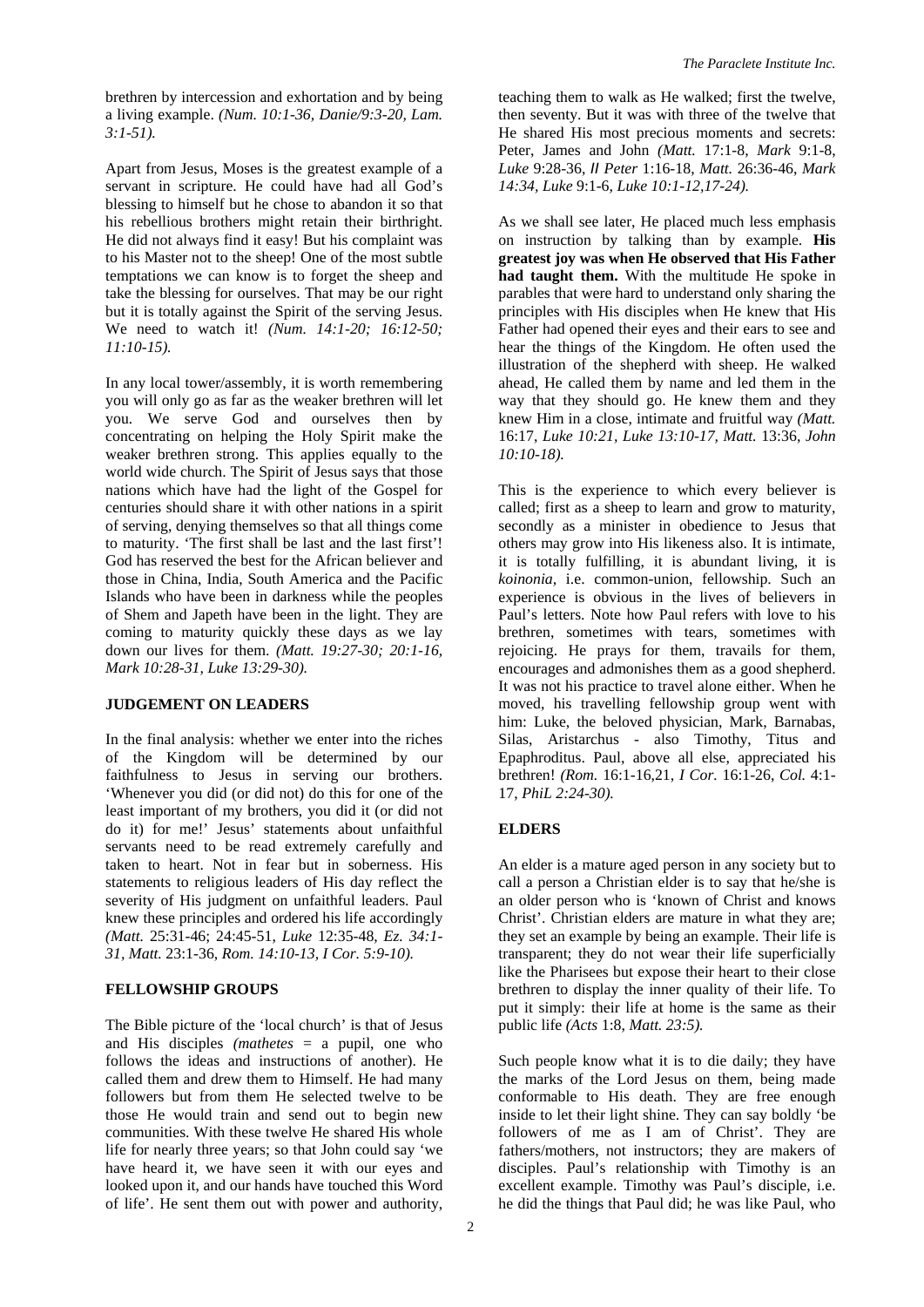was like Jesus; so much so that Paul could send Timothy to represent him just as the Father sent Jesus!! 'If you have seen me, you have seen the Father' *(II Can 4:11-15, Gal.* 6:17, *Phil 3:10, I Cor.*  11:1; 4:14-17, *John 14:7-11).* 

And yet it is not us but the Holy Spirit who makes disciples. Paul understood this: 'There is nothing in us that allows us to claim that we are capable of this work; the capacity we have comes from God; it is He who made us capable of serving the New Covenant which consists not of written laws but of the Spirit!' (11 *Cor. 3:1-5).* 

Again we remind ourselves of the New Covenant and are careful not to try to shape the stones ourselves! John is our example; though wishing to remind his brethren of the need to watch out for the spirit of the antichrist he is careful to remind them that they must look to God for their instruction through the Spirit. In a real way this is the cross that all elders must bear daily, putting to death the impulse to direct and instruct others according to their own ideas so that the Holy Spirit has the freedom to speak through them. The Christian world is full of people who want to instruct others, there is a short supply of leaders who will lay down their lives for the sheep *(Jer.* 31:34,1 *John 2:18-27).* 

A final point: true elders are never dependent on their sheep; they are dependent on their Father in heaven for all things, as Jesus was! There is much teaching about the 'laborer being worthy of his hire' in such a way that encourages young pastors to go out, establish a flock and live off their tithes. Actually Jesus made the above statement in relation to accepting hospitality from strangers and Paul quoted it only in relation to elders being given due respect. Jesus never intended it to be a principle among brethren and both He and Paul showed by their actions and exhortation how they thought it should be done. Paul describes the attributes and qualities he would expect of elders and ministers, both men and women! But these are not guidelines to follow. They are the evidence (fruit) of inner quality of life. No-one can learn to be an elder by following these instructions; we learn by inner teaching worked out in relationship with those elders God has given us *(Luke 10:7,* 1 *Tim.* 5:18, *Acts 18:3; 20:33-38,11 Thess.* 3:6- 12,1 *Tim.* 3:1-16, *Titus* 1:5-16; 2:1-6, 7-8).

### **THE TEACHING ELDER**

A fellowship will not grow quickly or well if there is no teaching elder present. That is why Paul suggests they be especially valued. Teaching elders are those who have been taught by the Holy Spirit in scriptural principles against which everything that happens in the community must be judged. All apostles (missionaries) need to have the gift of a teaching elder, so that they can impart sound doctrine to the new communities formed as a result of their going out. Peter and Paul had very different backgrounds

educationally but both had the truths of Christ's teaching within them. Paul's education did not necessarily give him the advantage over Peter in the things of God, although they had their odd differences! Rather, after his conversion, Paul was taken 'into Arabia and back to Damascus' for three years before he was released to listen to the doctrine of men, even God's apostles. This was because God insists on revelation personal and direct when He prepared a teaching elder that God's Son might be revealed in him! (1 *Tim.* 5:17, *Gal.* 2:11-14; *1:10-24; 2:1-10; 1:12,16).* 

## **OTHER MINISTRIES**

While the presence of a teaching elder is vital for good growth, it would be a sad thing if there were only teaching elders. No, the provision of the Spirit is very rich and every type of ministry is **equally important** for balanced life in the tower.

Note: The ministries of the Spirit are **not** a hierarchical structure as found in worldly government. (Unless we view it as an upside-down hierarchy! Apostles being the *doulos* - the bottom row of rowers in a Trimiran boat). Rather, the ministries are members of the body, in particular. The lists Paul gives in his letters are better viewed as chronological order of manifestation of the gifts. Naturally apostles are needed at the beginning, also prophets who tell us what God wants us to know. Later we see the lord raise evangelists who bring in new believers. As the number of believers increases pastoring and teaching ministries are brought about by the Spirit, then miracle workers and healing gifts to keep the body in health; as numbers get larger still, assisting ministries (helps) and governments (administrators) are needed. Apostles tend to show greater diversity of gift because they often have to work alone or in smaller communities. But this does not put them at the top of some tree. Rather, like Paul they are called to suffer more for Christ's sake, both in the world and amongst the brethren. In any successful assembly you will find someone who has laid down his or her life for the sheep in obedience to Christ. Encourage one another in the ministries that God has given each one; and let no man think more highly of his own gift than he ought. Faithfulness is what counts, not how much gift we have. *(Matt. 20:25, I Cor.* 12:27; 12:28, *Eph.* 4:11, *Acts* 6:1-7, *II Cor.* 11:23-33; 12:11-21, *Phil. 2:4, Rom.* 12:1-8, *Luke* 12:48, *Matt.* 25:*14-30, Acts* 6:1-8, *I Cor. 2:4).* 

# **MINISTER IN THE SPIRIT! PLEASE!**

Let us emphasize again that able ministers are Spirit filled people. To be such is necessary even to wait on tables! For, only the word by the Spirit gives life in the community. We should never rest on old patterns based on experiences, as good as they were. Much of the confusion in the world wide church is based on men 'setting in concrete' some old instruction by the Spirit appropriate to a specific situation. Seeing the